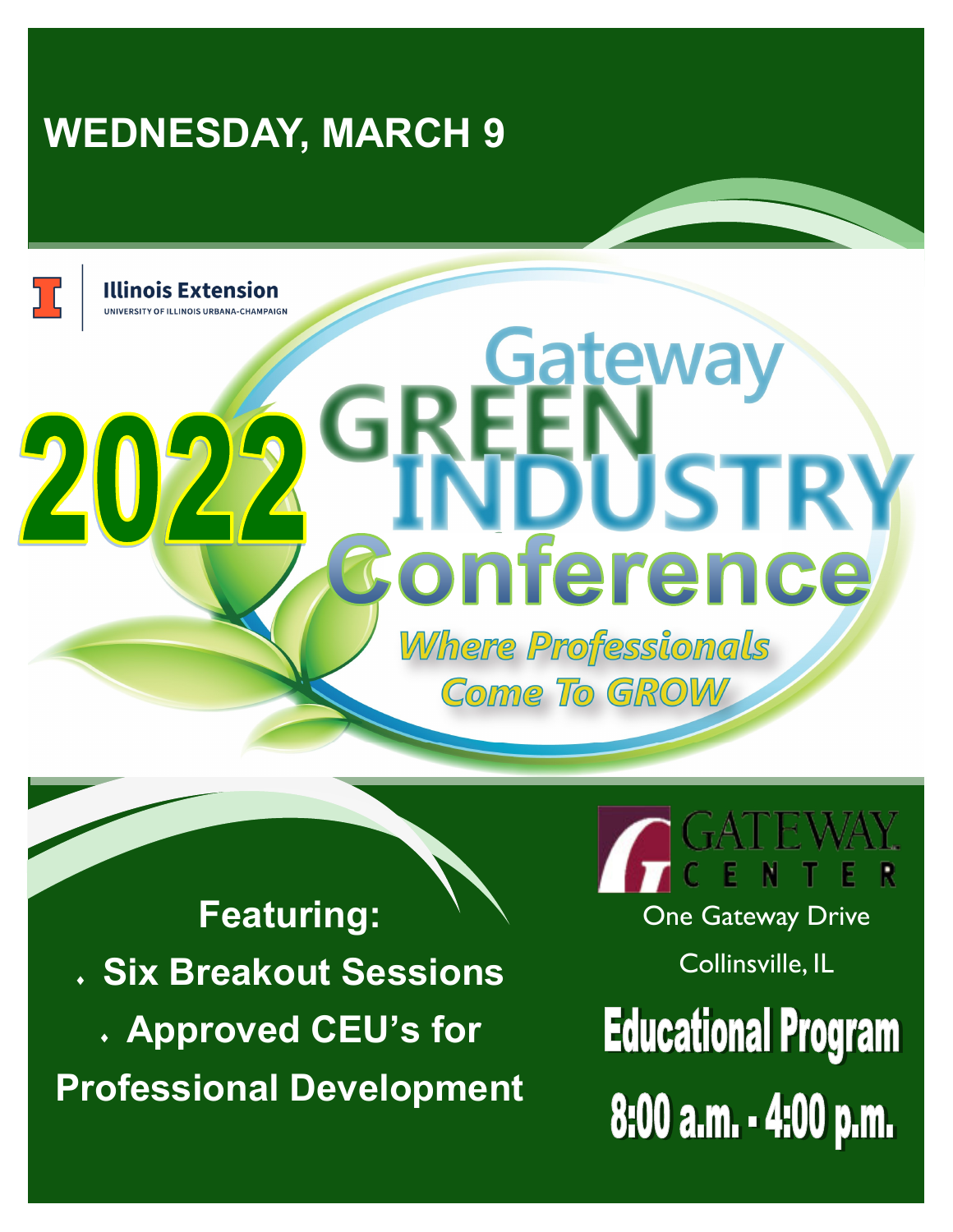#### **Session I - 8:00 - 9:00 a.m.**

- **A. Emerald Ash Borer Impacts and the Future of Ash in the Region**   *Chris Evans*
- **B. Urban Tree Diversity**  *Emily Swihart*

### **Session II - 9:10 - 10:10 a.m.**

- **C. Expecting the Unexpected: A Look at Invasive Pest Threats to Illinois** - *Kelly Estes*
- **D. Bringing Ecology to the Forefront of the Built Environment -** *Danny Moncheski and Mark Grueber*
- **E. Understanding Herbicide Damage to Trees**  *Chris Evans*

**Session III - 10:20 - 11:20 a.m.** 

- **F. Starting Fires: Building Prescribed Fire Associations and the Culture to Support Them in Illinois** - *Brent Masiero and Jesse Reichman*
- **G. Training Trees: Planting, Pruning & Care of Young Trees for Long-Term Health** - *Emily Swihart*
- **H. Make Every Drop Count: Xeriscaping** *Chris Enroth*

Lunch on Your Own - 11:20 a.m. - 12:30 p.m.

### **Gateway Green Industry Conference**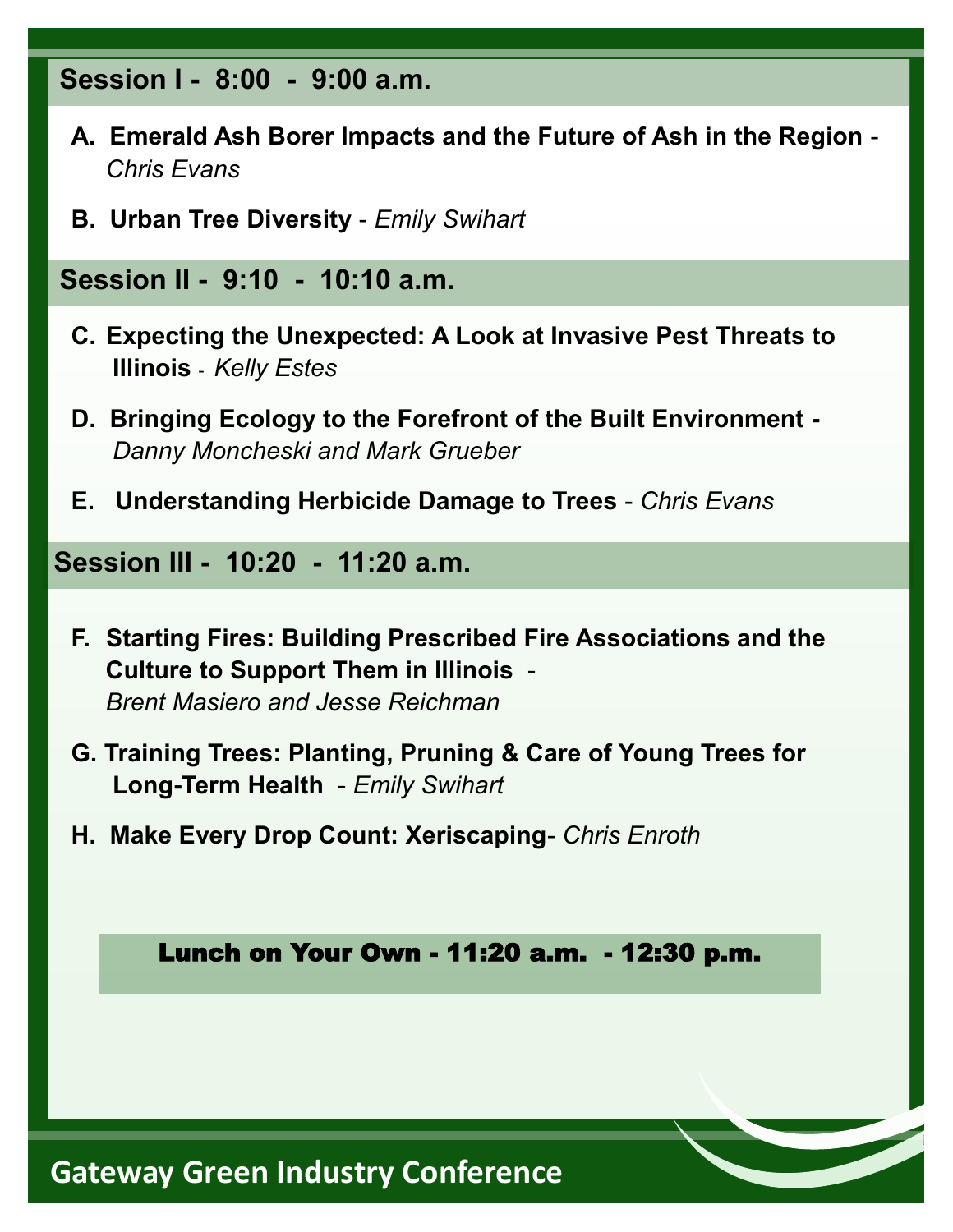### **Session IV - 12:30 - 1:30 p.m.**

- **I. Incorporating Pollinators in Public Spaces** - *Ken Johnson*
- **J. Citizen Science as a Tool for Early Detection of Potential Pest Threats** - *Tricia Bethke*
- **K.Getting Your Feet Wet with Rain Gardens -** *Chris Enroth*

**Session V - 1:40 - 2:40 p.m.** 

- **L. Send in the Drones: Tips to Launching a Small UAV Program** - *Kevin Rohling*
- **M. Espalier: Form Meets Function**  *Ben Chu*
- **N. Are Natives Too Much of a Good Thing? -** *Scott Woodbury*

**Session VI - 2:50 - 3:50 p.m.** 

- **O. Diseases and Pests of Ornamental Plants** - *Diane Plewa*
- **P. Adaptable Conifers for the Illinois Landscape** - *Kelly Allsup*

*CEU sheets available immediately following each session.*

#### **CONFERENCE SPEAKERS**

**Kelly Allsup Horticulture Educator, University of Illinois Extension**

**Ben Chu Horticulture Supervisor, Missouri Botanical Garden**

**Tricia Bethke Forest Pest Outreach Coordinator, Morton Arboretum**

**Chris Enroth Horticulture Educator, University of Illinois Extension**

**Kelly Estes Agricultural Pest Survey Coordinator, University of Illinois** 

**Chris Evans Forestry Extension and Research Specialist, University of Illinois Extension**

**Mark Grueber Community Forester, Missouri Department of Conservation**

**Ken Johnson Horticulture Educator, University of Illinois Extension**

**Brent Masiero Director, Great Rivers Prescribed Burn Association**

**Danny Moncheski Community Forester, Missouri Department of Conservation**

**Diane Plewa Plant Diagnostic Outreach Specialist, U of I Plant Clinic**

**Jesse Riechman Coordinator, Southern Illinois Prescribed Burn Association**

**Kevin Rohling Forestry Research Technician, University of Illinois Extension** 

**Emily Swihart Horticulture Educator, University of Illinois Extension**

**Scott Woodbury Curator, Whitmire Wildflower Garden, Shaw Nature Reserve**

## **Gateway Green Industry Conference**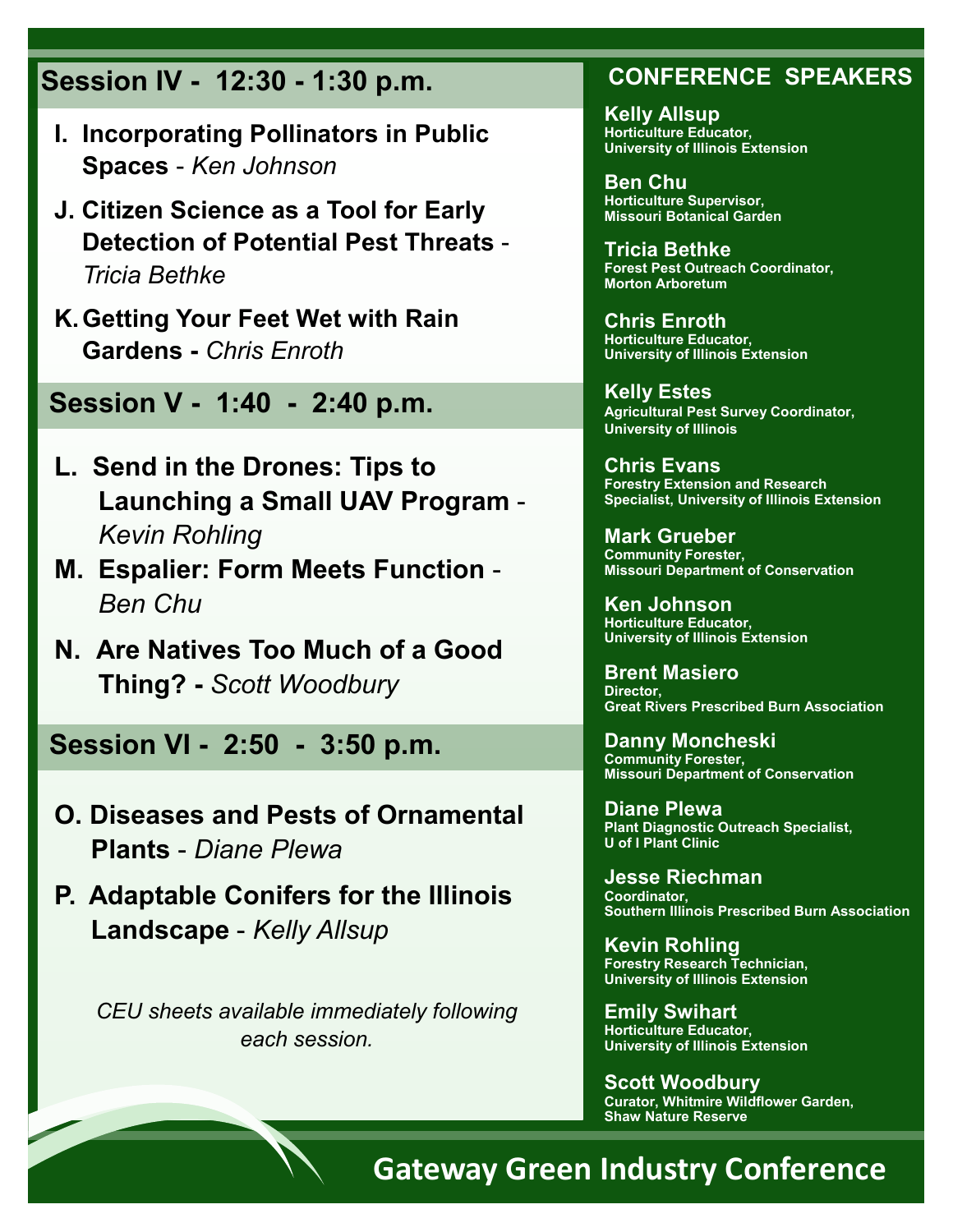**University of Illinois Extension Madison-Monroe-St. Clair Extension Unit 1606 Eastport Plaza Drive, Suite 100 Collinsville, IL 62234**

**RETURN SERVICE REQUESTED**

**Non-Profit Organization U S Postage Paid Collinsville, IL 62234 Permit #18**

## **Gateway Green Industry Conference:**

**\*Fact Based Education for Green Industry Professionals \*CEU's available from four Professional Agencies**

**University of Illinois offers equal opportunities in programs and employment.**

**If you need a reasonable accommodation to attend this event, please contact 618-344-4230 prior to 2/25/22.**

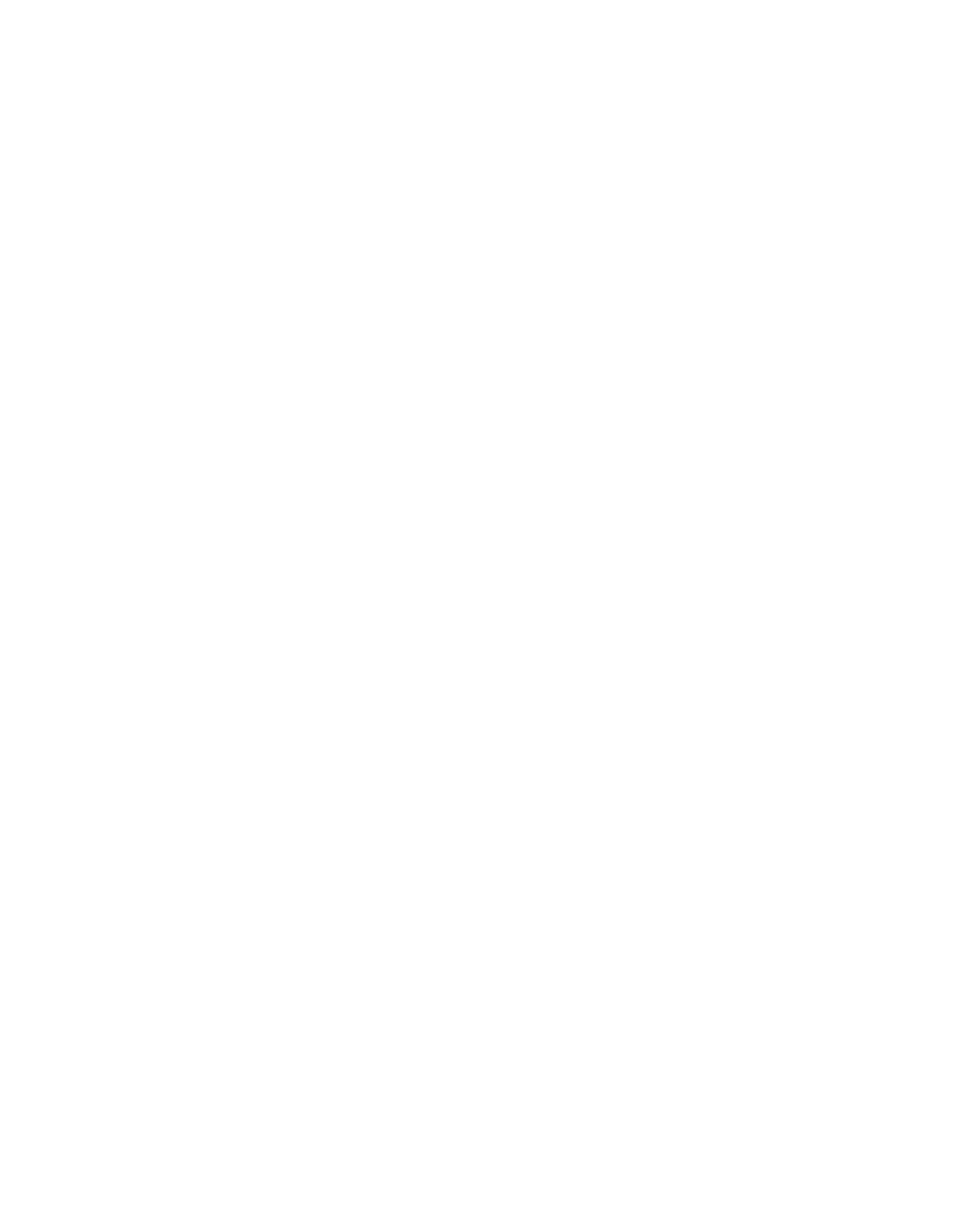### **2022 Gateway Green Industry Conference**

Class Descriptions

#### **SESSION I - 8:00 - 9:00 AM**

#### **A. Emerald Ash Borer Impacts and the Future of Ash in the Region –** *Chris Evans*

Emerald ash borer is well established in the region and tree mortality is increasing exponentially. This presentation will cover what to expect moving forward and what is going to happen to ash tree populations in the long run .

#### **B. Urban Tree Diversity -** *Emily Swihart*

Trees are major components of our landscape on both a physical scale and a temporal scale. As we seek to implement best practices planting and managing our urban forest, we must begin with the most basic of questions which is what to plant. We will delve into the benefits and challenges of planting a diverse urban forest and explore a variety of species that can help add variety to our landscape.

#### **SESSION II - 9:10 - 10:10 AM**

#### **C. Expecting the Unexpected: A Look at Invasive Pest Threats to Illinois -** *Kelly Estes*

Invasive insects have the potential to impact everyone living in Illinois and those that visit. They are a continual threat to Illinois' agriculture, forestry, horticulture and natural resources. Early detection is key to managing invasive species. Learn more about three of our most "unwanted" invasives (spotted lanternfly, Asian longhorned beetle and boxtree moth)- their potential impact to Illinois, as well as information on their identification, biology, and more.

#### **D. Bringing Ecology to the Forefront of the Built Environment -** *Danny Moncheski & Mark Grueber*

A primer on how ecological principals applied to an urban/suburban project can increase the resiliency of the planting while minimizing inputs and promoting wildlife. Attendees will learn what an ecological site description is, how it can be used for planning purposes, and the cost savings that can be found in doing so.

#### **E. Understanding Herbicide Damage to Trees -**   *Chris Evans*

Herbicide use is a crucial component of agriculture and natural resource management, but off-target impacts are possible. Recent years have seen an increase in herbicide damage to trees. This presentation will review the symptoms consistent with herbicide exposure, other causes that result in similar-looking damage, and the difficulties with field diagnoses of herbicide damage. Lastly, the presentation will discuss recommendations if damage is suspected.

#### **SESSION III - 10:20 - 11:20 AM**

#### **F. Starting Fires: Building Prescribed Fire Associations and the Culture to Support Them in Illinois**

#### *Brent Masiero & Jesse Riechman*

The use of prescribed fire to improve habitat is an ancient method, but numerous obstacles stand in the way for the private landowners who would benefit. Brent Masiero, coordinator of the Great Rivers Prescribed Burn Association, and Jesse Riechman, coordinator of the Southern Illinois Prescribed Burn Association, discuss the path they navigated to overcome these obstacles and gain both community and agency support."

#### **G. Training Trees: Planting, Pruning & Care of Young Trees for Long-Term Health** - *Emily Swihart*

Planting trees is an investment in time, energy and resources so why not optimize your ROI? Proper planting, pruning and care of trees while young can have a monumental impact on the long-term health and structural soundness. Using real world examples, we will explore how strategic and consistent tree care can minimize future maintenance challenges and maximize benefits.

#### **H. Make Every Drop Count: Xeriscaping -**   *Chris Enroth*

In parts of the country, landscape irrigation is coming under more scrutiny as more land is developed and water resources dwindle. Illinois is not immune to these irrigation challenges as large portions of the state have seen disaster level drought in recent years including 2021. How can we create landscapes that demand less water? Learn the fundamental xeriscaping principles that can save a yard during times of drought. Whether a client desires a minimalist landscape approach or craves a lush garden; Horticulture Extension Educator, Chris Enroth will detail design strategies and proper plant selection to minimize your water usage and make every drop count.

## **LUNCH ON YOUR OWN 11:20 a.m. - 12:30 p.m.**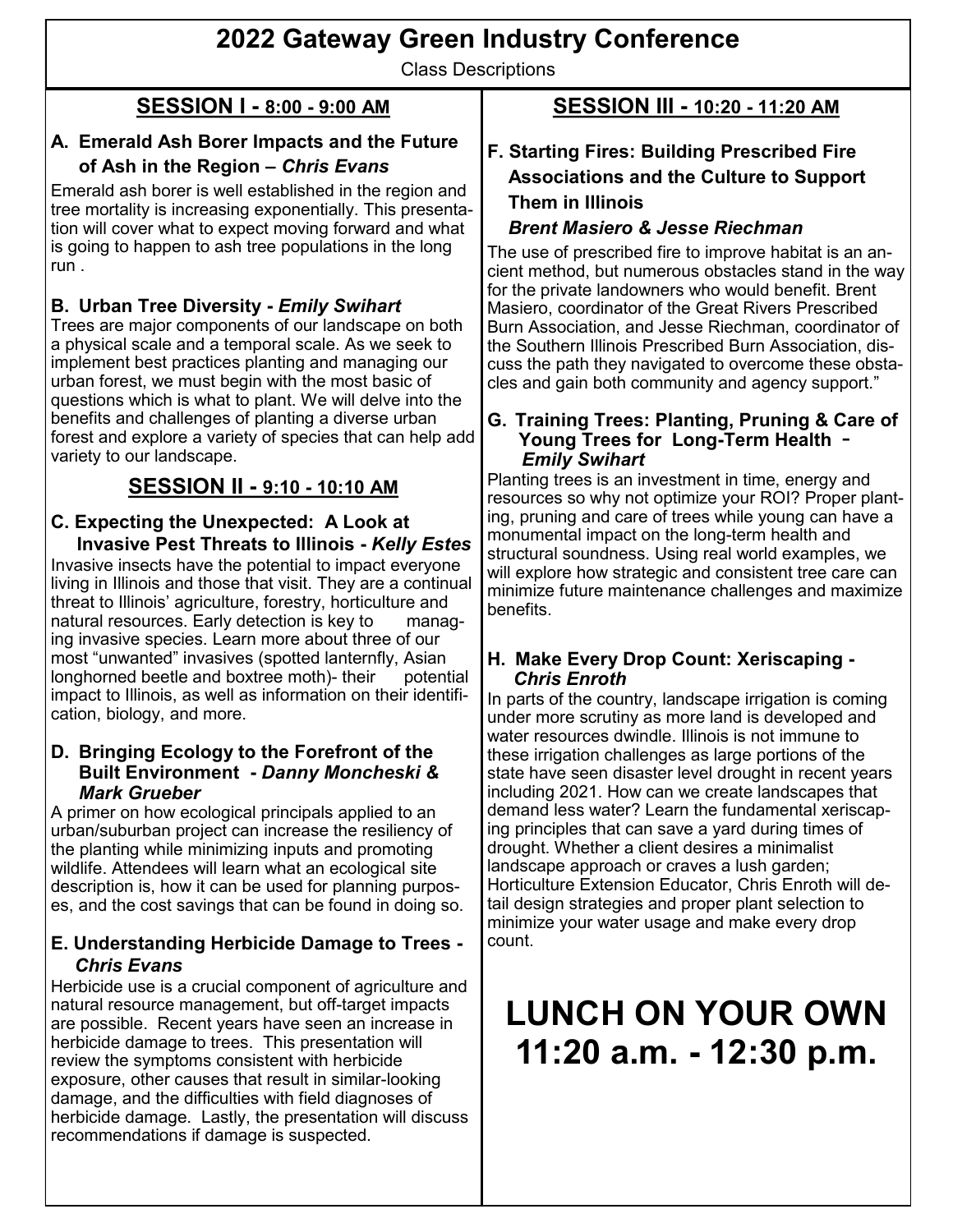### **2022 Gateway Green Industry Conference**

Class Descriptions

#### **SESSION IV - 12:30 - 1:30 PM**

#### **I. Incorporating Pollinators in Public Spaces –** *Ken Johnson*

The general public has become increasingly interested in pollinators over the last several years. Due to this awareness, pollinator-friendly landscaping is becoming increasingly popular. This presentation will discuss what types of flowers different types of insects are attracted to, what plants make good pollinator plants, as well as resources for creating pollinator gardens.

#### **J. Citizen Science as a Tool for Early Detection of Potential Pest Threats -** *Tricia Bethke*

Learn how to engage citizen scientists to track the distribution of tree of heaven, one of spotted lanternfly's preferred tree hosts, by using the Early Detection Distribution Mapping System, EDDMapS, and EDDMapS Pro (phone application). By mapping and monitoring tree of heaven, volunteers will increase the likelihood of an early detection and a rapid response for a potentially serious pest threat, and help protect the health of our communities.

#### **K. Getting Your Feet Wet with Rain Gardens -** *Chris Enroth*

As homeowners and communities invest more in green infrastructure, rain gardens are emerging as a useful tool for handling stormwater runoff. University of Illinois Extension horticulture educator, Chris Enroth, will introduce participants to the concepts and construction techniques of a successful rain garden. Chris will also discuss plant selection and share information about a new partnership between Purdue and University of Illinois called the Rainscaping program.

#### **SESSION V - 1:40 - 2:40 PM**

#### **L. Send in the Drones: Tips for Launching a Small UAV Program -** *Kevin Rohling*

A small drone program yields multiple benefits, from invasive species planning to detecting canopy problems and monitoring pests. Many factors should be considered when establishing a drone program ranging from hardware choices, to FAA certification, and numerous options for imagery capture, viewing and analysis. Join this program to learn the basics and some tips for successful integration of UAVs into your work.

#### **SESSION V - 1:40 - 2:40 PM Cont'd**

#### *M.* **Espalier: Form Meets Function -** *Ben Chu*

Learn about the history of this ancient pruning technique and how it has evolved from a utilitarian practice to an artistic landscape element.

#### **N. Are Natives Too Much of a Good Thing? -** *Scott Woodbury*

Whether you choose a native straight species or one of its cultivars depends on your landscape goals and situation. Rather than a focus on the pros and cons of cultivars in general, today's discussion will review the origins of various cultivars in an attempt to better understand their value to gardeners and wildlife.

#### **SESSION VI - 2:50 - 3:50 PM**

#### **O. Diseases and Pests of Ornamental Plants -**   *Diane Plewa*

Plant Clinic diagnostician, Diane Plewa, discusses common disease and insect pests found on herbaceous ornamental plants. Topics include hosts, symptoms, and management of these issues, along with a summary of woody and herbaceous samples received by the Plant Clinic in 2021.

#### **P. Adaptable Conifers for the Illinois Landscape -** *Kelly Allsup*

In Illinois, Blue Spruce and White Pines struggle with our hot humid summers, drought, and soil issues like texture and pH. Their constant stressed conditions then make them more susceptible to disease and insect infestations causing them to be short-lived. There are other conifers species that have a better chance of success in our Illinois landscape. Kelly will discuss care and characteristics of alternative conifers to Spruce and Pine.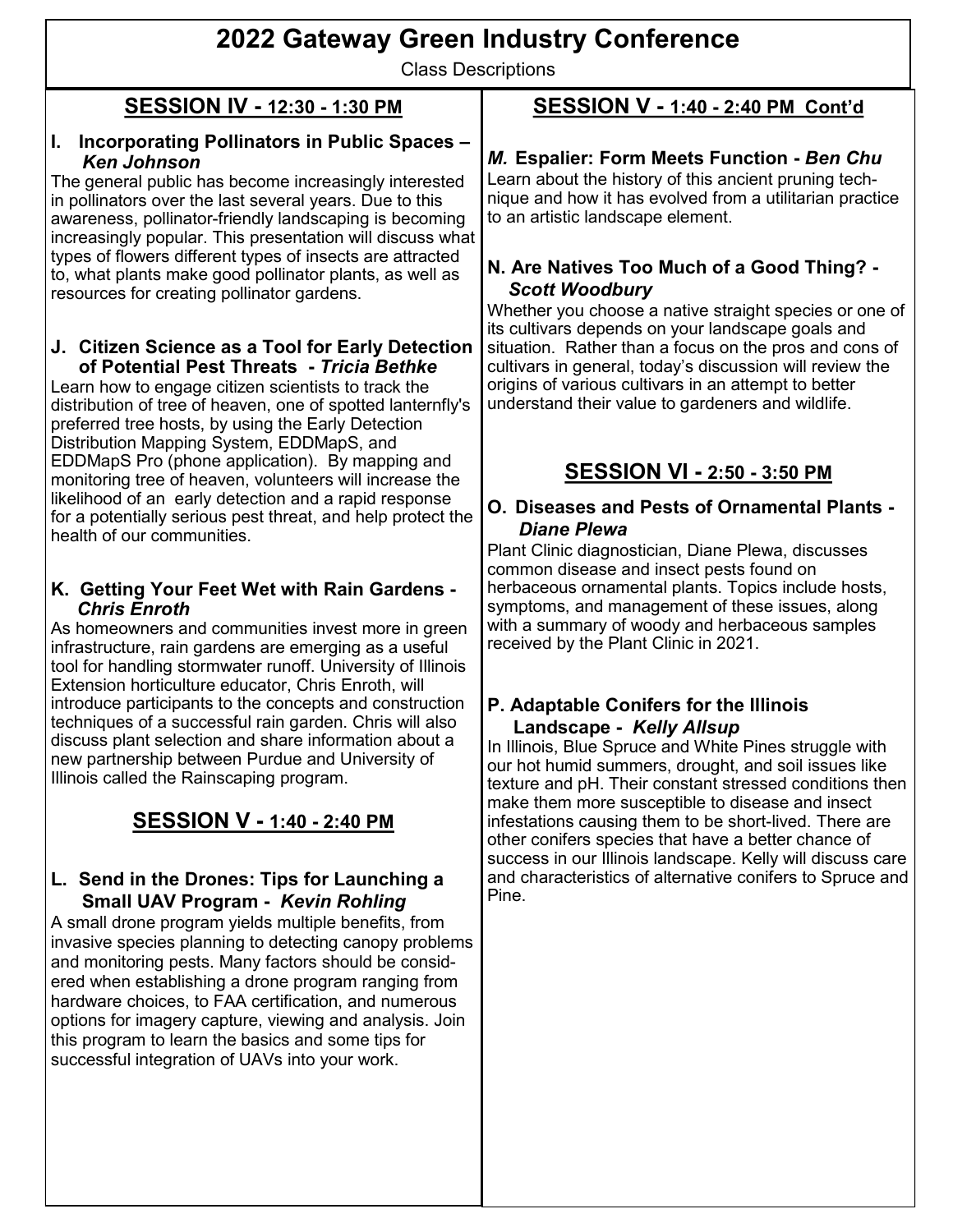## Conference Registration

Registration and fee is due by March 1, 2022

#### Gateway Green Industry Conference **Wednesday, March 9, 2022**

On-line registration: [https://go.illinois.edu/2022GGIC](https://go.illinois.edu/2020GGIC)

#### **Please complete a separate registration form for each person. (Classes must be selected)**

|                                             | (A registration confirmation will be sent to all persons providing an e-mail address)                                                              |                     |  |  |
|---------------------------------------------|----------------------------------------------------------------------------------------------------------------------------------------------------|---------------------|--|--|
|                                             |                                                                                                                                                    |                     |  |  |
| Active Master Gardener or Master Naturalist |                                                                                                                                                    |                     |  |  |
|                                             | Illinois Certified Master Gardeners and Master Naturalists must include copy of current I.D. card or letter of active status from County Director. |                     |  |  |
|                                             | Missouri Botanical Garden will be contacted directly to verify Missouri Master Gardeners.                                                          |                     |  |  |
| <b>Breakout Session Preferences</b>         |                                                                                                                                                    |                     |  |  |
| Session I:                                  |                                                                                                                                                    | $8:00 - 9:00 A.M.$  |  |  |
|                                             | A. Emerald Ash Borer Impacts and the Future of Ash in the Region - Chris Evans                                                                     |                     |  |  |
| B. Urban Tree Diversity - Emily Swihart     |                                                                                                                                                    |                     |  |  |
| <b>Session II:</b>                          |                                                                                                                                                    | $9:10 - 10:10$ A.M. |  |  |
|                                             | C. Expecting the Unexpected: A Look at Invasive Pest Threats to Illinois - Kelly Estes                                                             |                     |  |  |

- \_\_\_D. Bringing Ecology to the Forefront of the Built Environment *Danny Moncheski and Mark Grueber*
- \_\_\_E. Understanding Herbicide Damage to Trees *Chris Evans*

#### **Session III: 10:20 - 11:20 A.M.**

#### \_\_\_F. Starting Fires: Building Prescribed Fire Associations and the Culture to Support Them in Illinois - *Brent Masiero & Jesse Riechman*

- \_\_\_G. Training Trees: Planting, Pruning & Care of Young Trees for Long-Term Health *Emily Swihart*
- \_\_\_H. Make Every Drop Count: Xeriscaping *Chris Enroth*

#### **LUNCH ON YOUR OWN 11:20 A.M. - 12:30 P.M.**

- \_\_\_I. Incorporating Pollinators in Public Spaces *Ken Johnson*
- \_\_\_J. Citizen Science as a Tool for Early Detection of Potential Pest Threats *Tricia Bethke*
- \_\_\_K. Getting Your Feet Wet with Rain Gardens *Chris Enroth*

- \_\_\_L. Send in the Drones: Tips to Launching a Small UAV Program *Kevin Rohling*
- \_\_\_M. Espalier: Form Meets Function *Ben Chu*
- \_\_\_N. Are Natives Too Much of a Good Thing? *Scott Woodbury*

#### **Session VI: 2:50 - 3:50 P.M.**

- \_\_\_O. Diseases and Pests of Ornamental Plants *Diane Plewa*
- \_\_\_P. Adaptable Conifers for the Illinois Landscape *Kelly Allsup*

#### **Session IV: 12:30 - 1:30 P.M.**

#### **Session V: 1:40 - 2:40 P.M.**